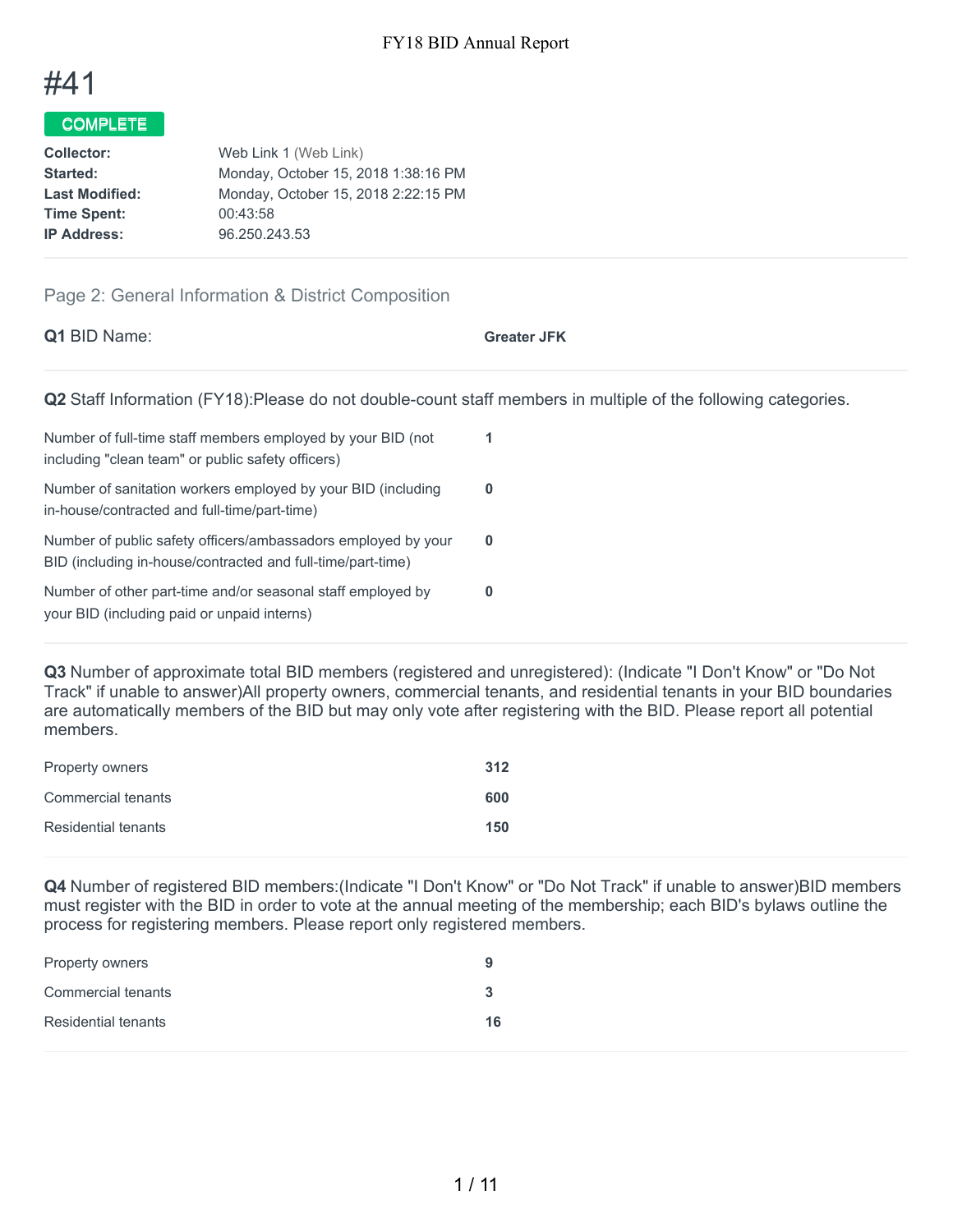**Q5** Number of individual businesses in your district:Please include all retail, restaurant, office, etc., including individual businesses located in multi-tenant spaces

600

list.)

| Q6 Number of storefronts in your district: (non-residential<br>units that front the street; including ground floor and<br>basement/second floor storefronts with entrances on the<br>street) | Occupied (active tenant<br>40<br>or active renovation)<br>Vacant (empty space, no<br>8<br>active use, no activity, no<br>construction)<br>Total (should be sum of<br>48<br>occupied and vacant) |
|----------------------------------------------------------------------------------------------------------------------------------------------------------------------------------------------|-------------------------------------------------------------------------------------------------------------------------------------------------------------------------------------------------|
| Page 3: Sanitation                                                                                                                                                                           |                                                                                                                                                                                                 |
| Q7 Does your BID provide any supplemental sanitation<br>services?(If you are unsure which services qualify as<br>supplemental sanitation, check "yes" to view the list.)                     | <b>No</b>                                                                                                                                                                                       |
| Page 4: Sanitation                                                                                                                                                                           |                                                                                                                                                                                                 |
| Q8 Are your sanitation services:                                                                                                                                                             | <b>Respondent skipped this question</b>                                                                                                                                                         |
| Q9 Is there a workforce development component to the<br>hiring and/or training of your sanitation staff? (either in-<br>house or with a partner organization)                                | <b>Respondent skipped this question</b>                                                                                                                                                         |
| Q10 What types of duties are assigned to your sanitation<br>workers?                                                                                                                         | <b>Respondent skipped this question</b>                                                                                                                                                         |
| Q11 Sanitation Outputs & Operations                                                                                                                                                          | <b>Respondent skipped this question</b>                                                                                                                                                         |
| Q12 (OPTIONAL) Share Your Successes: In the space<br>below, please tell us about any notable sanitation<br>projects your BID implemented during the previous fiscal<br>year.                 | <b>Respondent skipped this question</b>                                                                                                                                                         |
| Page 5: Public Safety                                                                                                                                                                        |                                                                                                                                                                                                 |
| Q13 Does your BID provide any supplemental public<br>safety services? (If you are unsure what services qualify<br>as supplemental public safety, check "yes" to view the                     | <b>No</b>                                                                                                                                                                                       |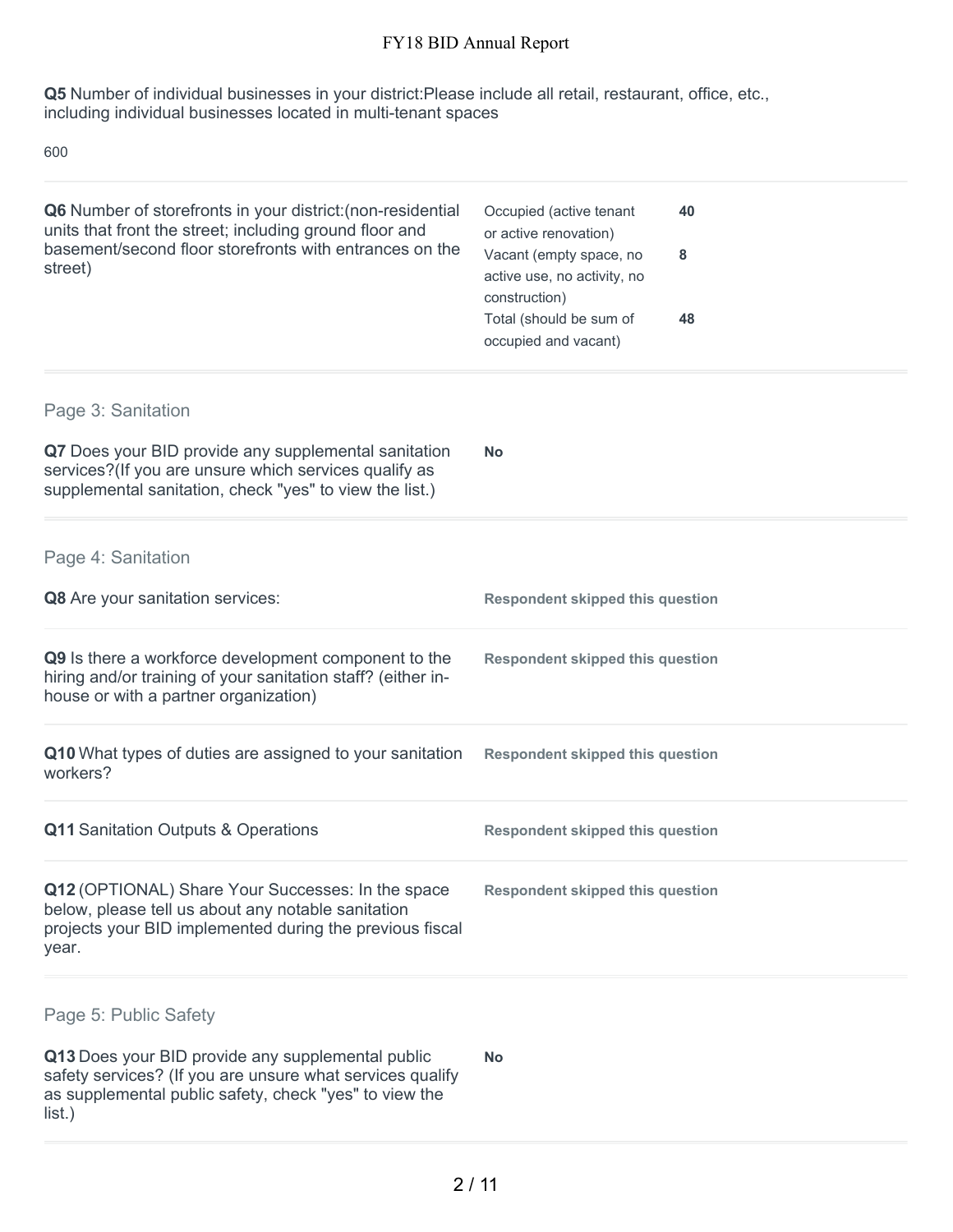|  | Page 6: Public Safety |
|--|-----------------------|
|  |                       |

| Q14 Are your public safety services:                                                                                                                                                                                                               | <b>Respondent skipped this question</b> |
|----------------------------------------------------------------------------------------------------------------------------------------------------------------------------------------------------------------------------------------------------|-----------------------------------------|
| Q15 Is there a workforce development component to the<br>hiring and/or training of your public safety staff? (either<br>in-house or with a partner organization)                                                                                   | <b>Respondent skipped this question</b> |
| Q16 What activities does your public safety program<br>include? (Please select all that apply.)                                                                                                                                                    | <b>Respondent skipped this question</b> |
| Q17 Public Safety Outputs & Operations                                                                                                                                                                                                             | <b>Respondent skipped this question</b> |
| Q18 (OPTIONAL) Share Your Successes: In the space<br>below, please tell us about any notable public<br>safety projects your BID implemented during the<br>previous fiscal year.                                                                    | <b>Respondent skipped this question</b> |
| Page 7: Streetscape/Beautification<br>Q19 Does your BID provide any supplemental<br>streetscape/beautification services? (If you are unsure<br>what services qualify as supplemental<br>streetscape/beautification, check "yes" to view the list.) | <b>No</b>                               |
| Page 8: Streetscape/Beautification<br>Q20 Streetscape/Beautification OutputsPlease do not<br>double-count items in the following categories.                                                                                                       | <b>Respondent skipped this question</b> |
| Q21 (OPTIONAL) Share Your Successes: In the space<br>below, please tell us about any successful or innovative<br>streetscape/beautification projects your BID initiated<br>during the previous fiscal year.                                        | <b>Respondent skipped this question</b> |
| Page 9: Public Space Management                                                                                                                                                                                                                    |                                         |
| Q22 Total number of public spaces managed/maintained<br>by your BID                                                                                                                                                                                | <b>Respondent skipped this question</b> |
| Q23 Please list all the public spaces that you maintain.                                                                                                                                                                                           | <b>Respondent skipped this question</b> |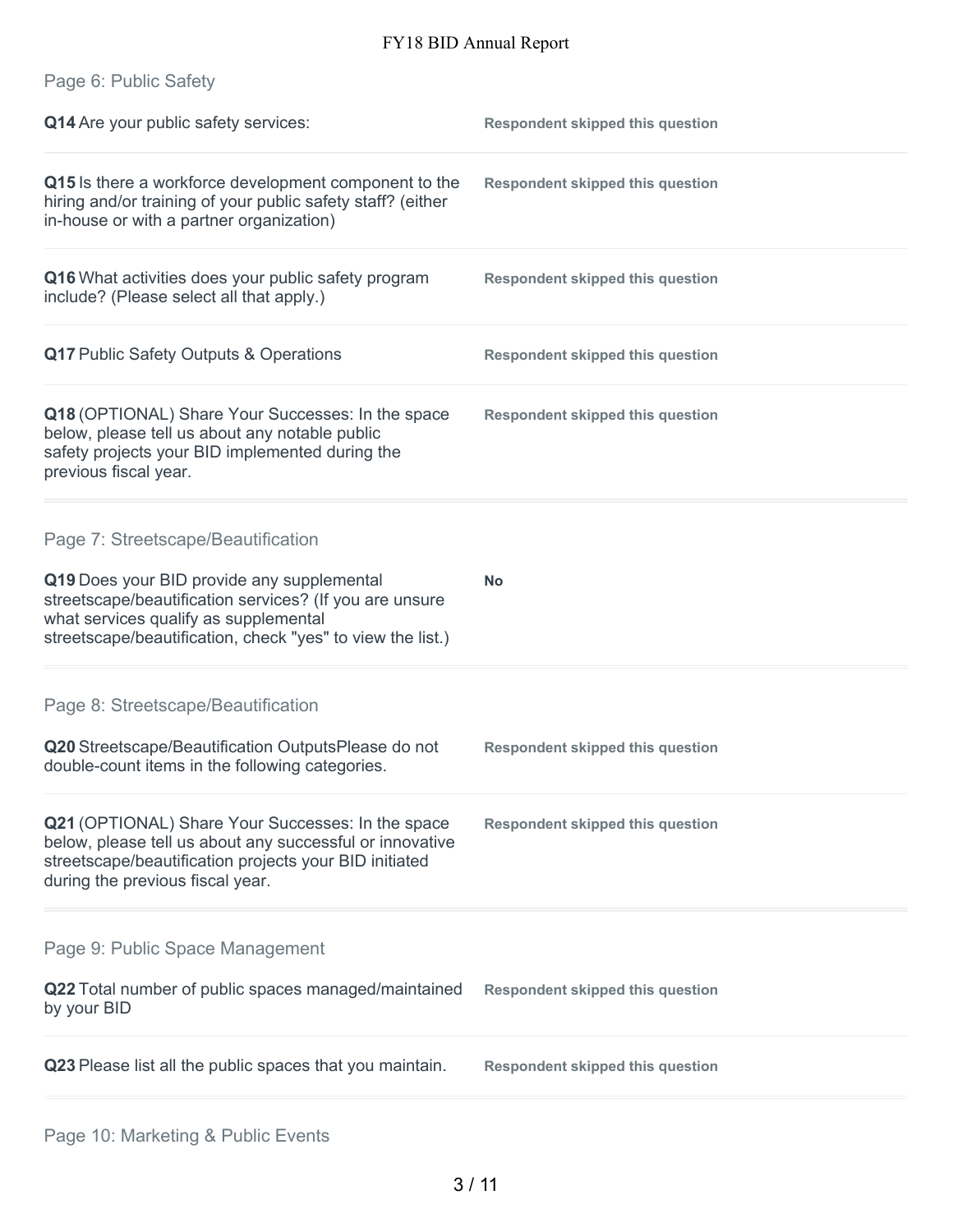| Q24 Does your BID have a Holiday Lighting Program?        | <b>No</b>                                                                               |
|-----------------------------------------------------------|-----------------------------------------------------------------------------------------|
| Q25 Which communication channels does your BID use?       | Direct mailings,<br>Door-to-door visits,<br>Email<br>bulletins                          |
| Q26 Which social media platforms does your BID<br>employ? | Other (e.g. Line, Weibo, WeChat) Please<br>specify.:<br>Accounts not created until FY19 |

**Q27** On average, how often do you post or update these platforms?

|                         | (no label)   |
|-------------------------|--------------|
| Website                 | Once a month |
| Facebook                |              |
| Twitter                 |              |
| Instagram               |              |
| Other (please specify): |              |

Monthly e-Newsletters

**Q28** For each of the following platforms you employ, how many subscribers/followers do you have?

| Email Distribution List                                                                                                                                | 668                                                                    |
|--------------------------------------------------------------------------------------------------------------------------------------------------------|------------------------------------------------------------------------|
| Q29 What kinds of marketing collateral does your BID<br>distribute? (Please select all that apply.)                                                    | <b>District</b><br>guides/maps<br><b>Event-specific posters/flyers</b> |
| Q30 How many of each item did your BID distribute<br>during the previous fiscal year? Please enter the total<br>distribution number for each category. | District quides/maps<br>2700<br>Event-specific posters/flyers<br>150   |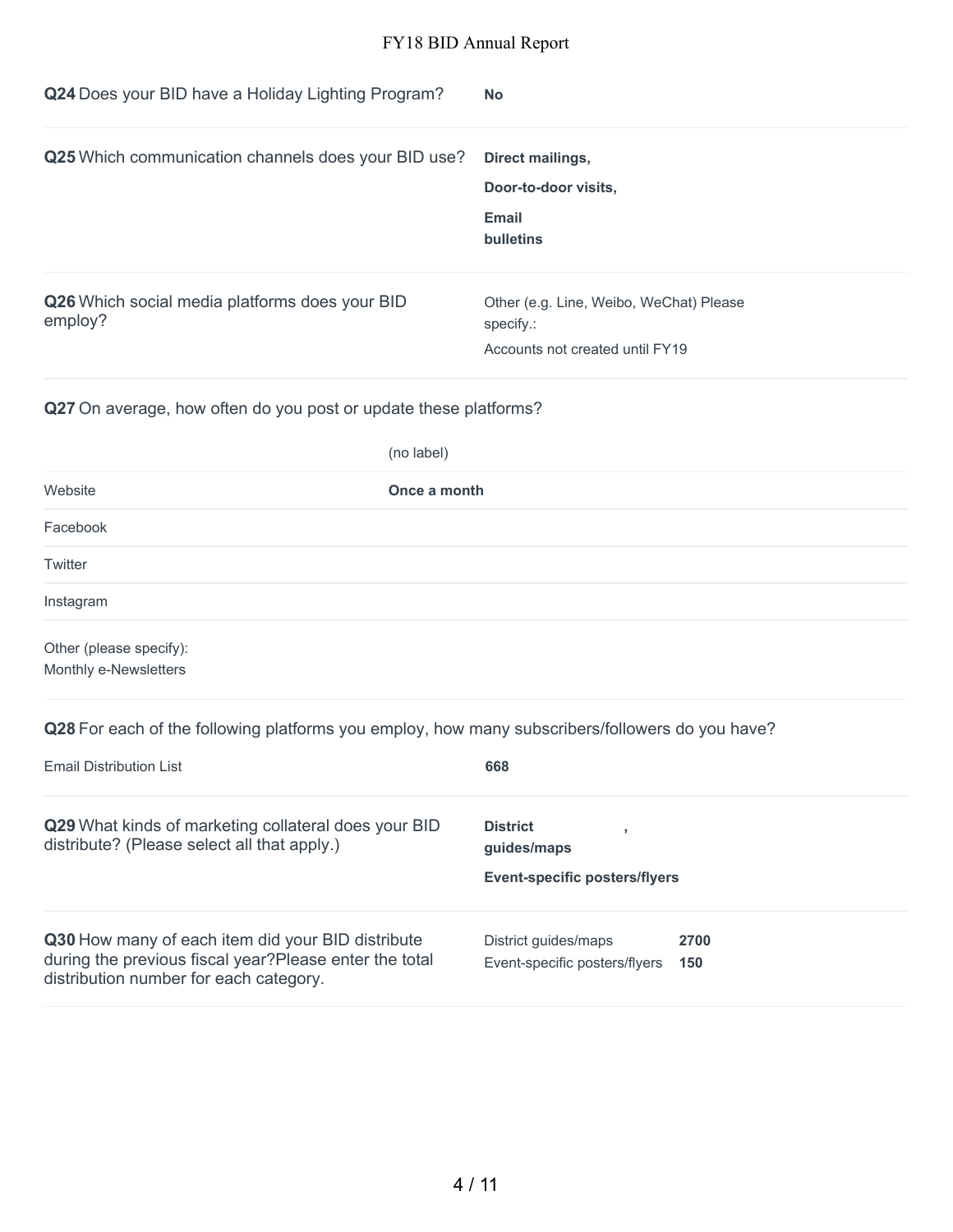**Q31** What methods of distributing materials & information to stakeholders do you find most effective in your district? Please drag and drop the rows below to rank them from most to least effective, and mark N/A if not used.

| Door-to-door distribution                          |   |
|----------------------------------------------------|---|
| Email distribution                                 | 3 |
| Direct mailings                                    |   |
| Distribution at events (meetings, festivals, etc.) |   |

**Q32** Total number of public events coordinated or co-coordinated by your BID during the previous fiscal year:

1.0

**Q33** Number of attendees to public events coordinated or co-coordinated by your BID (best estimate):

150.0

| Q34 (OPTIONAL) Share Your Successes: In the space<br>below, please list any successful or innovative marketing<br>campaigns or events your BID coordinated during the<br>previous fiscal year and share what made them<br>successful. | <b>Respondent skipped this question</b>                                                          |
|---------------------------------------------------------------------------------------------------------------------------------------------------------------------------------------------------------------------------------------|--------------------------------------------------------------------------------------------------|
| Page 11: Business Support                                                                                                                                                                                                             |                                                                                                  |
| Q35 What kinds of initiatives did your BID implement to<br>support existing business owners in your district during<br>the previous fiscal year? (Please select all that apply.)                                                      | My BID did not implement any initiatives for business<br>owners                                  |
| Q36 What kinds of initiatives did your BID engage in to<br>attract businesses to your district during the previous<br>fiscal year? (Please select all that apply.)                                                                    | My BID did not engage in any business attraction<br>initiatives                                  |
| Q37 What tools do you use to track vacancies? (Please<br>select all that apply.)                                                                                                                                                      | <b>Office/admin staff walking</b><br>corridor<br><b>Communicating with brokers and</b><br>agents |
| Q38 Please list the ways you use collected vacancy data. Respondent skipped this question                                                                                                                                             |                                                                                                  |

**Q39** How many storefront businesses opened in your district during the previous fiscal year? If you do not track this, please enter "Do Not Track."

Do Not Track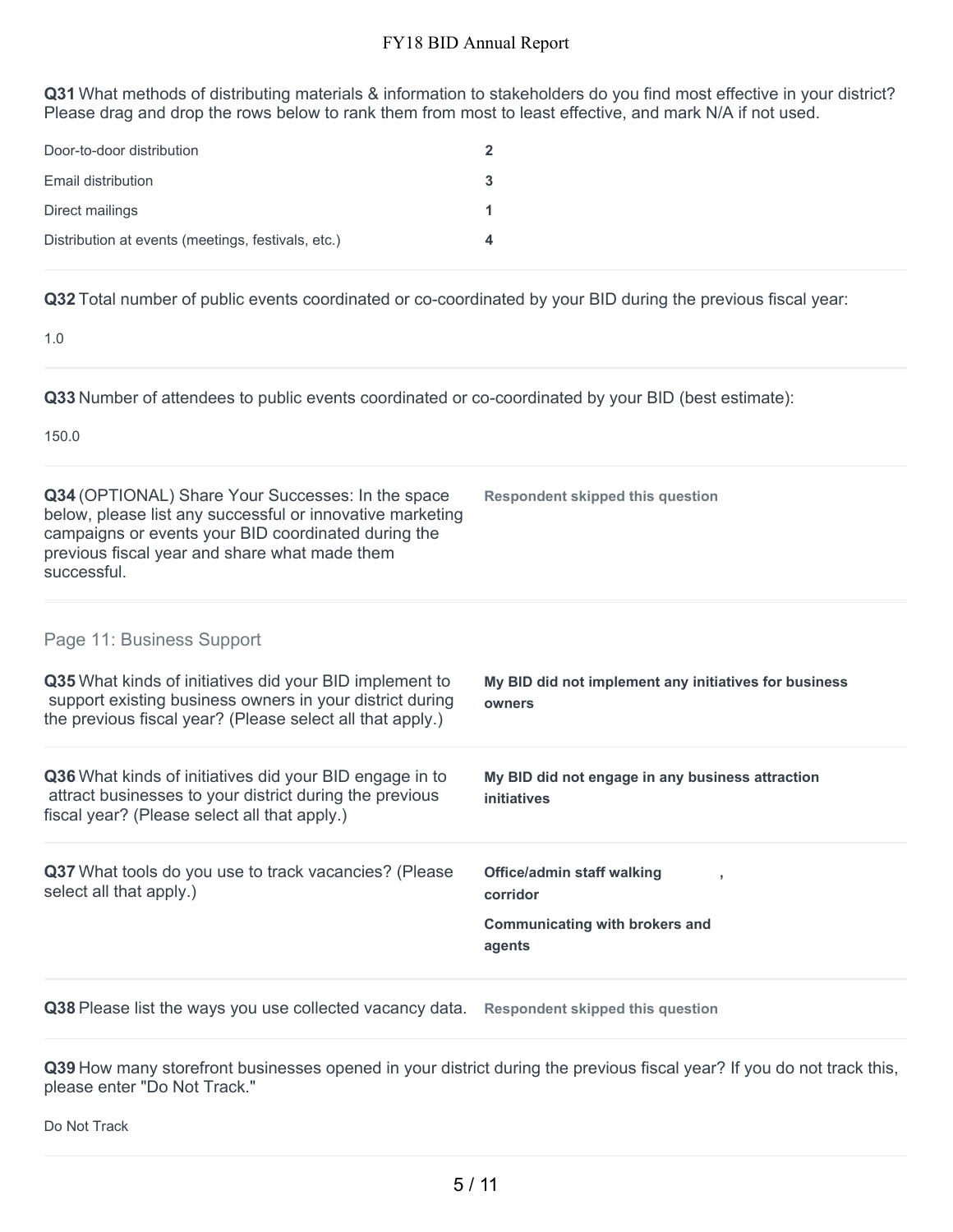**Q40** How many storefront businesses closed in your district during the previous fiscal year? If you do not track this, please enter "Do Not Track."

Do Not Track

**Q41** How did business turnover in your district this year compare to last year?

**I don't know**

**Q42** Issues Facing Businesses: Please rate from 1-5 how challenging the following issues are for business owners in your district:

| Access to capital (loans, grants, other funding)                                 | 4 - Significantly challenging |
|----------------------------------------------------------------------------------|-------------------------------|
| Applying for City licenses and permits                                           | 3 - Moderately challenging    |
| Working to secure government contracts                                           | 2 - Somewhat challenging      |
| Accessing customers                                                              | 2 - Somewhat challenging      |
| Staying on top of trends in their industry                                       | 4 - Significantly challenging |
| Finding the right talent for open positions                                      | 5 - Most challenging          |
| Training employees in new skills                                                 | 5 - Most challenging          |
| Rebounding following interruption or emergencies (sidewalk<br>sheds, fires, etc) | 2 - Somewhat challenging      |
| Locating affordable real estate                                                  | 2 - Somewhat challenging      |
| Lack of loading zones                                                            | 5 - Most challenging          |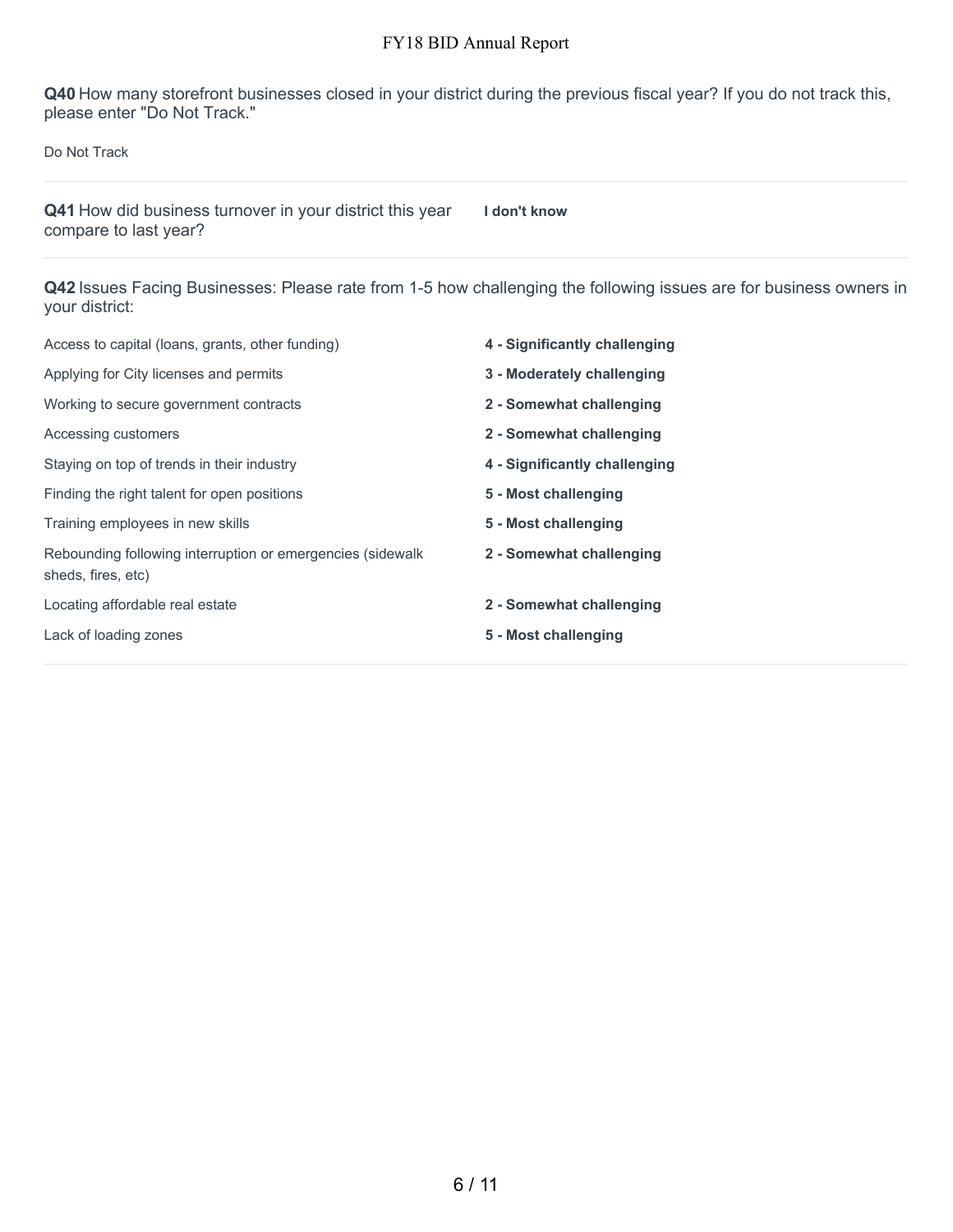**Q43** Services for Businesses: Please rate from 1-5 how valuable these services are to business owners in your district:

| Assisting with applying for financing (loans, etc)                                  | N/A |
|-------------------------------------------------------------------------------------|-----|
| Navigating City processes (applying for licenses, permits, etc)                     | N/A |
| Facilitating disputes regarding fines and fees issued by the City                   | N/A |
| Helping to access government contracts                                              | N/A |
| Providing lectures, classes and information on how to improve<br>business practices | N/A |
| Connecting businesses with qualified job candidates                                 | N/A |
| Providing support & financial assistance to train employees                         | N/A |
| Applying for City tax incentive programs                                            | N/A |
| Supporting businesses following an emergency/significant<br>interruption            | N/A |
| Supporting businesses in negotiating leases                                         | N/A |
| Helping entrepreneurs connect with legal advice                                     | N/A |
| Identifying available commercial space                                              | N/A |
| Creating opportunities to network with business owners for B2B<br>sales             | N/A |

# Page 12: Surveys & Studies

| Q44 What kinds of surveys did your BID conduct during<br>the previous fiscal year? (Please select all that apply.) | <b>Satisfaction survey - of district</b><br>٠<br>conditions<br><b>Resident</b><br>concerns |
|--------------------------------------------------------------------------------------------------------------------|--------------------------------------------------------------------------------------------|
| Q45 How were stakeholder surveys conducted? (Please<br>select all that apply)                                      | Interviews,<br>Walk-in (to<br>businesses)                                                  |
| Q46 Which audience(s) did your BID survey? (Please<br>select all that apply)                                       | <b>Business owners,</b><br><b>Property owners,</b><br><b>Residents</b>                     |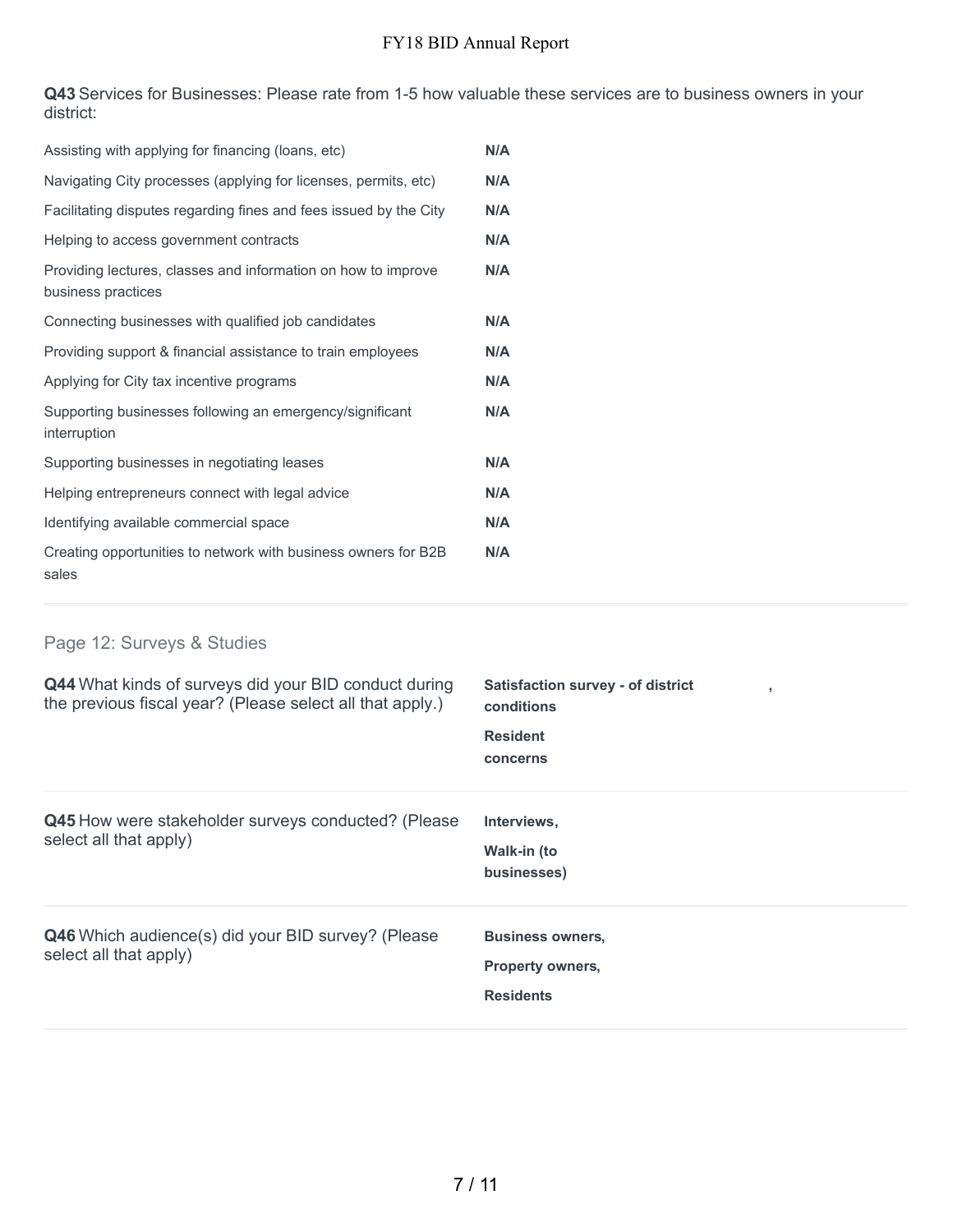| Q47 What district data is your BID collecting and/or<br>tracking? | 311 reports in<br>district |
|-------------------------------------------------------------------|----------------------------|
|                                                                   | Crime incidents,           |
|                                                                   | Neighborhood demographics, |
|                                                                   | <b>Parking data</b>        |
|                                                                   |                            |

**Q48** Did you provide any of this data to City agencies to solve a specific problem in your district? Please explain.

NYPD and the NCO program has assisted in adding patrols to help deter Graffiti, and in towing abandoned vehicles. DSNY has been helpful in cleaning up 30+ tons of illegally dumped waste. DEP has been helpful in testing the contents of and removing abandoned barrels in the District.

**Q49** What tools and resources would help your BID better collect/track this data?

GIS, 311 print outs

| <b>Q50</b> What datapoints, not currently in the Trends Report,<br>would you find useful to know about your fellow BIDs?                                                         | <b>Respondent skipped this question</b> |
|----------------------------------------------------------------------------------------------------------------------------------------------------------------------------------|-----------------------------------------|
| <b>Q51</b> Did your BID complete any research or planning<br>studies during the previous fiscal year?(e.g. streetscape<br>study, parking study, market research, retail leakage) | <b>No</b>                               |
| <b>Q52</b> What was the topic the research/planning study?<br>We have a traffic and Transportation Study planned for FY19                                                        |                                         |
| <b>Q53</b> What was/is the desired outcome of the research/planning study?<br>We have a traffic and Transportation Study planned for FY19                                        |                                         |
| Q54 How frequently do you report district issues to 311?                                                                                                                         | Several times a<br>month                |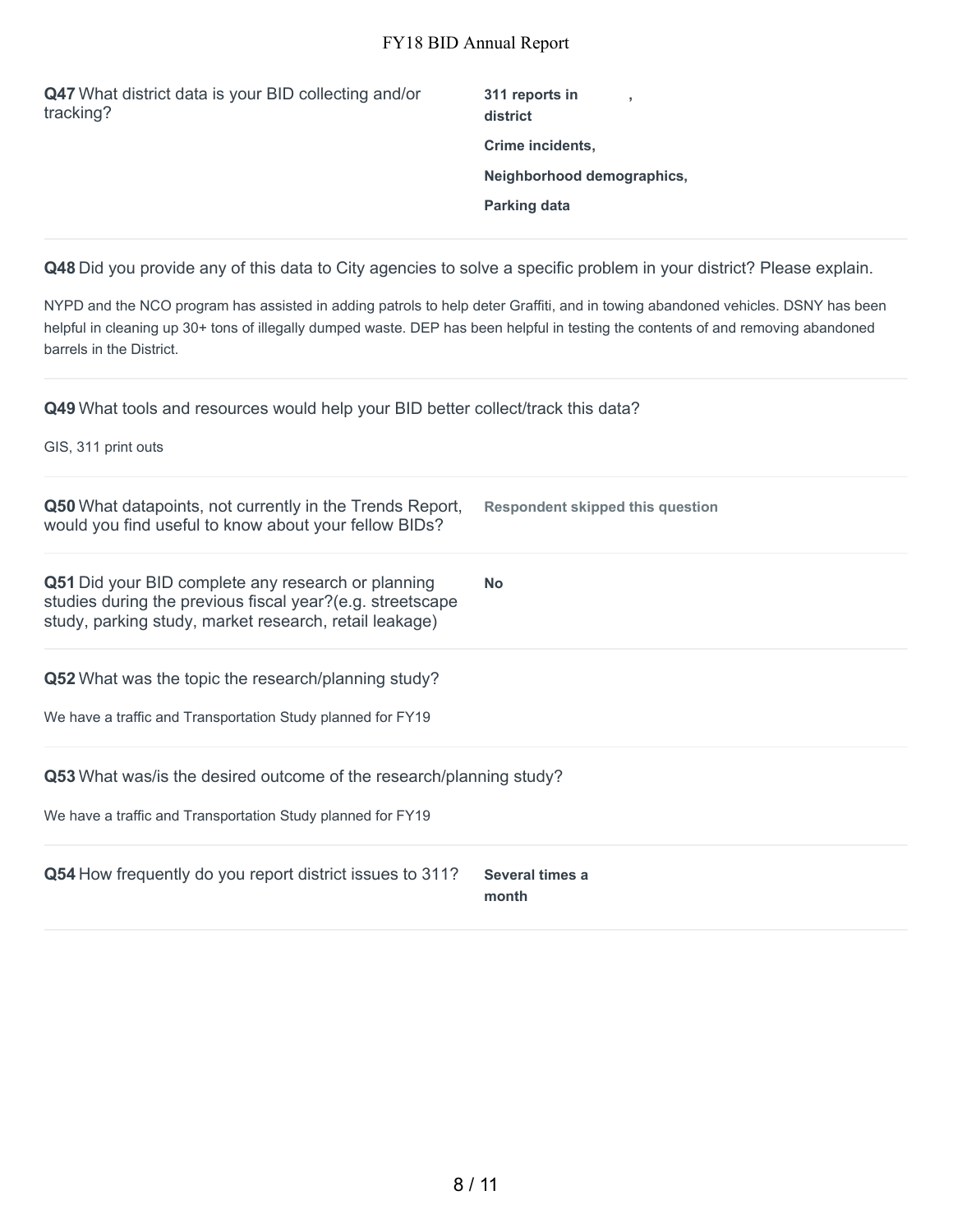**Q55** Please check the top 5 issues that you most frequently report to 311:

| <b>Abandoned Vehicle,</b>   |   |
|-----------------------------|---|
| Traffic<br>Light            |   |
| <b>Street</b><br>Light      | ٠ |
| <b>Illegal Dumping,</b>     |   |
| <b>Building</b><br>Graffiti |   |

**Q56** Please provide general feedback on the resolution of your 311 complaints:

Generally good, Abandoned Vehicles needed to be followed up with NYPD for enforcement.

### Page 13: Innovative Programs

**Q57** Business Support and Attraction Programs (e.g. retail recruitment events, merchant education workshops)

We have a traffic and Job Attraction Fair planned for FY19

**Q58** Market Research and/or Planning Studies (e.g. retail leakage, consumer demand, streetscape, parking)

We have a traffic and Transportation Study planned for FY19

| Q59 Sustainability/Green Initiatives                                                    | Respondent skipped this question |
|-----------------------------------------------------------------------------------------|----------------------------------|
| Q60 Social Services & Volunteer Programs (e.g.<br>homeless outreach, youth development) | Respondent skipped this question |
| <b>Q61</b> Tourist/Visitor Assistance (e.g. ambassador<br>program, information kiosk)   | Respondent skipped this question |
| Q62 Other successful or innovative programs (not<br>already described)                  | Respondent skipped this question |

**Q63** What is your BID's top priority for FY19? Please list key issues your BID is focusing on this year.

We have a traffic and Transportation Study planned for FY19, We have a traffic and Job Attraction Fair planned for FY19, We will be implementing Sanitation Services in FY19, we will be implementing Beautification in FY19.

Page 14: Fiscal Information: External Revenue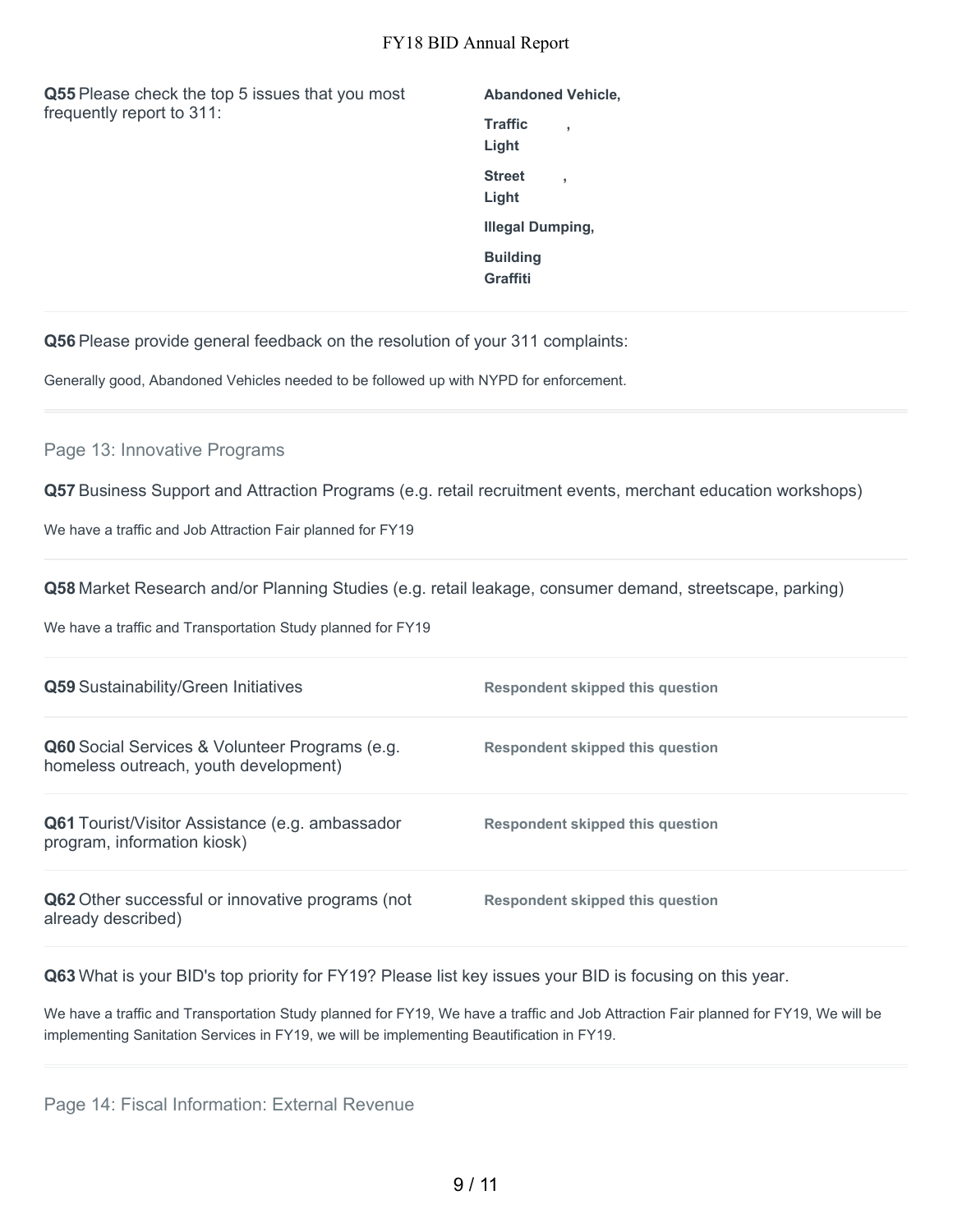**Q64** Did you allocate executive/staff salaries to program expenses in your accompanying FY18 budget (Excel template)? **Yes**

**Q65** Estimate how many total hours of staff time per week are dedicated to raising external revenue. (including writing grant applications, planning fundraising events, facilitating revenue-generating programs/services, etc.)

#### 0

| <b>Q66</b> External Grants                                                                           |             |
|------------------------------------------------------------------------------------------------------|-------------|
| In FY18, how many grants did you apply to? (including grants<br>from government and private sources) | $\bf{0}$    |
| In FY18, how many grants were you awarded? (including grants<br>from government and private sources) | $\bf{0}$    |
|                                                                                                      |             |
| Q67 In FY18, what types of grants did you apply to?                                                  | <b>None</b> |

### Page 15: District Challenges

**Q69** Please rank the most important issues facing your district.(drag and drop boxes to sort these issues; select N/A if not a relevant issue in your district)

| <b>Cleanliness</b>           | 1              |
|------------------------------|----------------|
| Security/crime               | 5              |
| Illegal street vending       | N/A            |
| Not enough foot traffic      | N/A            |
| Sidewalk congestion          | N/A            |
| Commercial vacancies         | N/A            |
| Rising commercial rents      | $\overline{7}$ |
| <b>Homelessness</b>          | 6              |
| Panhandling                  | N/A            |
| Drug abuse                   | 8              |
| Street parking               | 3              |
| Infrastructure construction  | 4              |
| <b>Building construction</b> | N/A            |
| Traffic congestion           | $\overline{2}$ |
|                              |                |